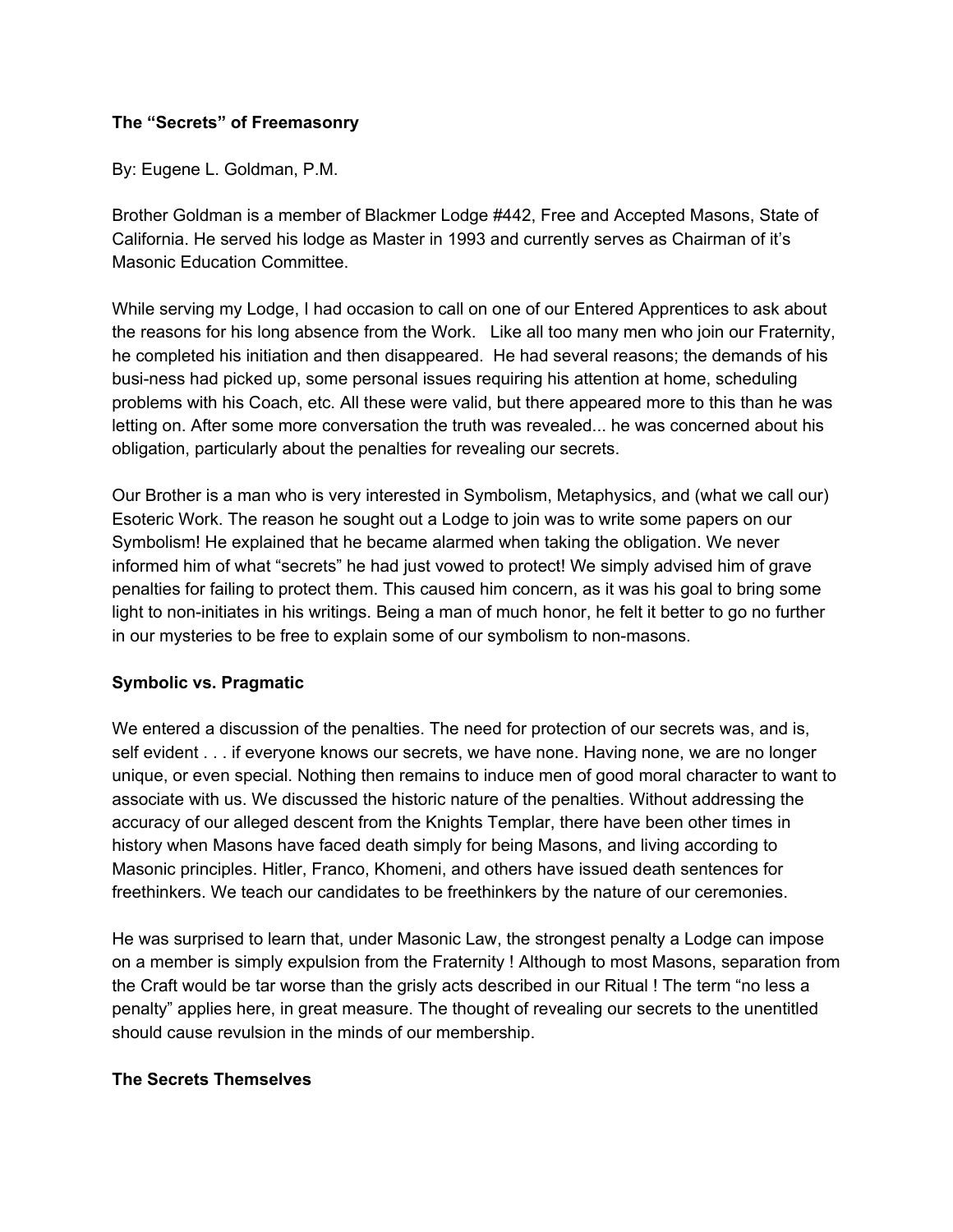What are our secrets? Today, in this country, our existence is well known. Published phone numbers and meeting times, even the jewelry openly and proudly worn by many Masons is evidence of this.

That we use mystic ceremonies, embedded with symbolism to impart moral and ethical lessons to our novitiates is almost as well documented. Any interested person could enter a spe-cialty bookstore, purchase a book or two and learn the essence of our ceremonies. At the Local Masonic Center in my area there is a book store, well stocked with books on and about Masonry, and writings by many Masons. Many of these books clearly explain our ceremonies and the reasons for the manner in which we exemplify them. Within the same building there is a library containing hundreds of volumes of writings by countless Masonic scholars. Most of these books discuss either the history of our Craft, or the Ceremonies and symbolism we employ in our Work. Who we are, what we do, and how we do it are clearly not secret.

We proudly refer to our modes of recognition as the only secrets in our craft today. In my library at home, I have books describing our ritual in detail. These books have clear English text and include our cherished modes of recognition (complete with diagrams). These books were purchased at a wonderful little bookstore in the Business district in my neighborhood. Any inter-ested person, with a few dollars, can do the same. Though Masons treat the modes of recognition as secret, they could not be considered unknown outside the Craft.

# **Secrets Defined**

Well, what does that leave? It sounds like it's all out in the open. Our existence, methods, ritual, even the ways we recognize each other are known to any expressing an interest. The real secret of our Craft is the spiritual and emotional growth we encountered because of the experiences we shared The true Mysteries of Free-masonry are contained within the acts of being conducted around the Lodge Room, kneeling at the Altar, first learning the Grips and Words of the several Degrees, and participating in the Third Degree Ritual. Experiencing this as we do (first hand) cannot be described in words. As with many other life experiences "you have to be there" to really understand it. Words could only confuse the issue, never explain it.

### **What this means to us, my Brother**

What does it mean that we are required to keep all this secret? The prohibition against unlawful disclosure of these secrets is meant to protect our ritual from corruption. It is not prohibited to instruct a candidate in the Work. Proper instruction of Candidates is strongly encouraged by Lodges.

Candidates Coaches (the unsung warriors of our Fraternity ) spend hour after hour personally instructing candidates in a myriad of areas. The Ritual Work, the history of Freemasonry, even proper Lodge etiquette are topics of much discussion. They spend many additional hours sharpening their proficiency in the Work to do this more effectively. They patiently answer the